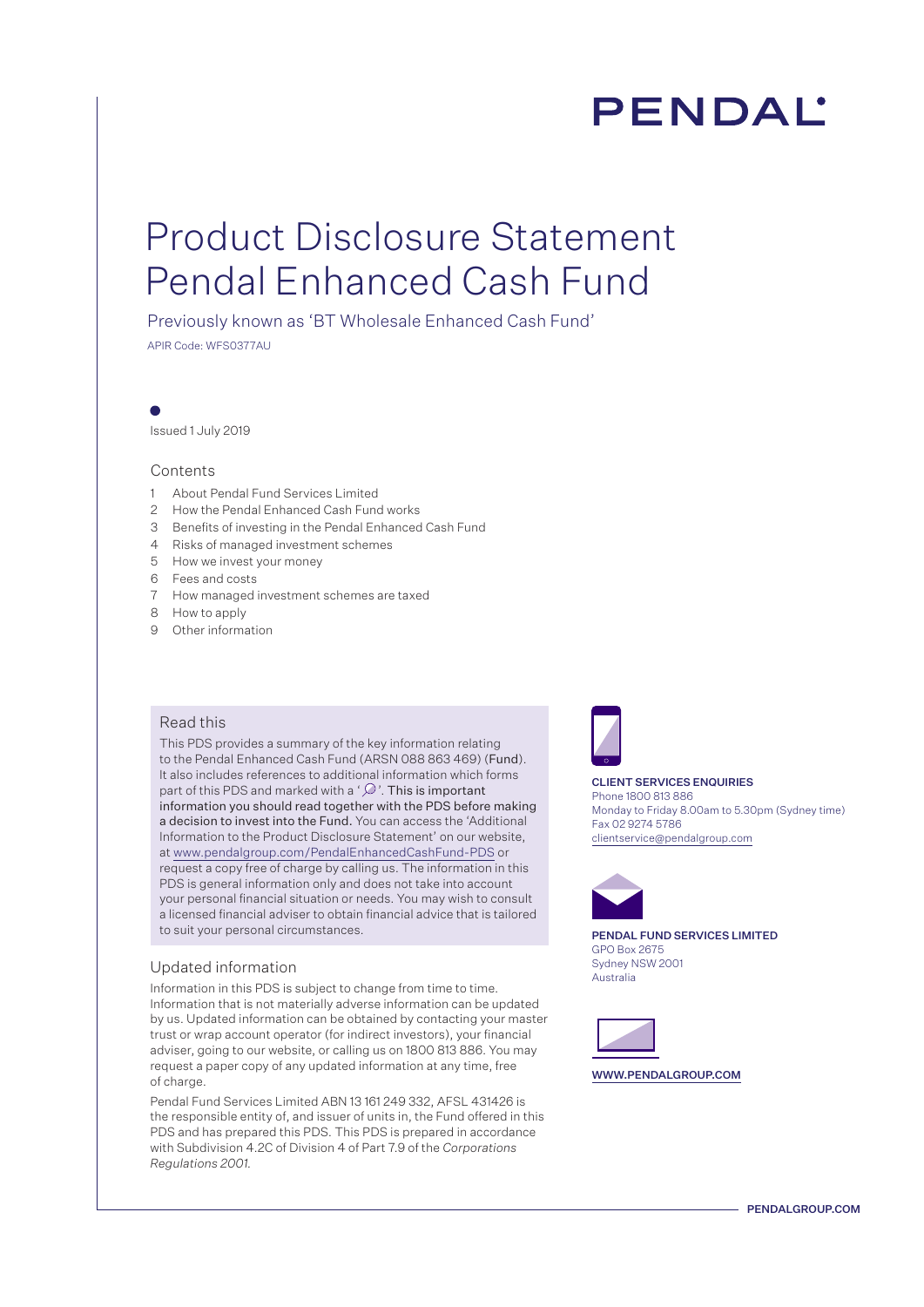### 1. About Pendal Fund Services Limited



A\$100.9bn funds under management (as at 31 March 2019)

Pendal Fund Services Limited is the responsible entity for the Pendal Enhanced Cash Fund (Fund). As responsible entity, it is responsible for overseeing the operations of the Fund.

Pendal Institutional Limited is the investment manager of the Fund. As the investment manager, it selects and manages the assets of the Fund and may appoint other managers to manage some or all of the Fund's assets.

Pendal Fund Services Limited and Pendal Institutional Limited are wholly owned subsidiaries of Pendal Group Limited.

Pendal Group Limited is an independent, global investment management firm focused on delivering superior investment returns for its clients through active management.

Pendal offers investors a range of Australian and international investment choices including shares, property securities, fixed income and cash strategies, as well as multi-asset and responsible investments. To complement its in-house expertise, Pendal also partners with leading global investment managers.

Prior to May 2018, Pendal Group Limited was known as BT Investment Management Limited, Pendal Fund Services Limited was known as BT Investment Management (Fund Services) Limited and Pendal Institutional Limited was known as BT Investment Management (Institutional) Limited.

### 2. How the Pendal Enhanced Cash Fund works

### How the Fund operates

When you invest your money in the Pendal Enhanced Cash Fund, your money is pooled together with other investors' money. We use this pool to buy investments and manage them on behalf of all investors in the Fund. This means that by investing in the Fund you have access to certain investments that you may not otherwise be able to access on your own as well as the knowledge of our skilled investment managers. However, Pendal has day-to-day control over the operation of the Fund.

The total value of the assets in the Fund is divided into 'units' and a 'unit price' is generally calculated for each Business Day. The unit price will generally change daily as the market value of assets in the Fund rises or falls.

When you make an investment in the Fund, we will allocate units to you based on the entry price for the Business Day on which we receive your application and we will keep a record of the number of units you have bought. When you withdraw, we will redeem your units based on the exit price for the Business Day on which we receive your withdrawal request.

Entry prices are usually higher than exit prices due to the 'buy-sell spread'. The buy-sell spread is built into the unit price and represents your contribution to the costs of buying and selling the underlying assets in the Fund.

Entry and exit prices for each Business Day will be available at www.pendalgroup.com by clicking on 'Products' and selecting the Fund. Prices will usually be posted by the end of the next Business Day.

We have also adopted a unit pricing discretion policy setting out the principles that apply when we exercise discretions under the Fund's constitution. You can request a copy of the policy free of charge by calling us or by downloading a copy at www.pendalgroup.com/UnitPriceDiscretionPolicy.

#### Minimum initial investment

The minimum initial investment is \$25,000. In certain circumstances, we may reject an application or accept only part of an application. Refer to Section 8 on how to apply.

### Additional investments

You can add to your investment at any time. There is no need to complete another Application Form, simply send us your written instructions with your payment.

#### How to withdraw

You can redeem some or all of your investment by either mailing or faxing us a completed withdrawal form or providing a written notice of withdrawal.

Withdrawals will generally be paid to your nominated Bank Account on the next Business Day or within 14 Business Days if you choose to receive a cheque.

#### Restrictions on withdrawals

There may be circumstances where your ability to withdraw from the Fund is restricted and you may have to wait a period of time before you can redeem your investment.

We may delay or suspend a withdrawal request where we are unable to realise sufficient assets due to circumstances outside our control (such as restricted or suspended trading in the market for an asset) or where the Fund becomes illiquid.

If the Fund is illiquid (as defined in the Corporations Act) withdrawals from the Fund will only be possible if we make a withdrawal offer in accordance with the Corporations Act. Under the Corporations Act, a fund is illiquid if it has less than 80% liquid assets (generally cash and marketable securities).



You should read the important information about 'Restrictions on withdrawals' before making a decision. Go to section 1 of the 'Additional Information to the Product Disclosure Statement' at [www.pendalgroup.com/](www.pendalgroup.com/PendalEnhancedCashFund-PDS) [PendalEnhancedCashFund-PDS](www.pendalgroup.com/PendalEnhancedCashFund-PDS). The material relating to 'Restrictions on withdrawals' may change between the time when you read this PDS and the day when you sign the Application Form.

### Processing

If we receive an application or withdrawal request by 2:30pm (Sydney time) on a Business Day, we will process the transaction using that day's unit price. Requests received on or after the cut-off time of 2:30pm (Sydney time) on a Business Day, or on a non Business Day, will generally be treated as having been received before the cut-off time on the next Business Day.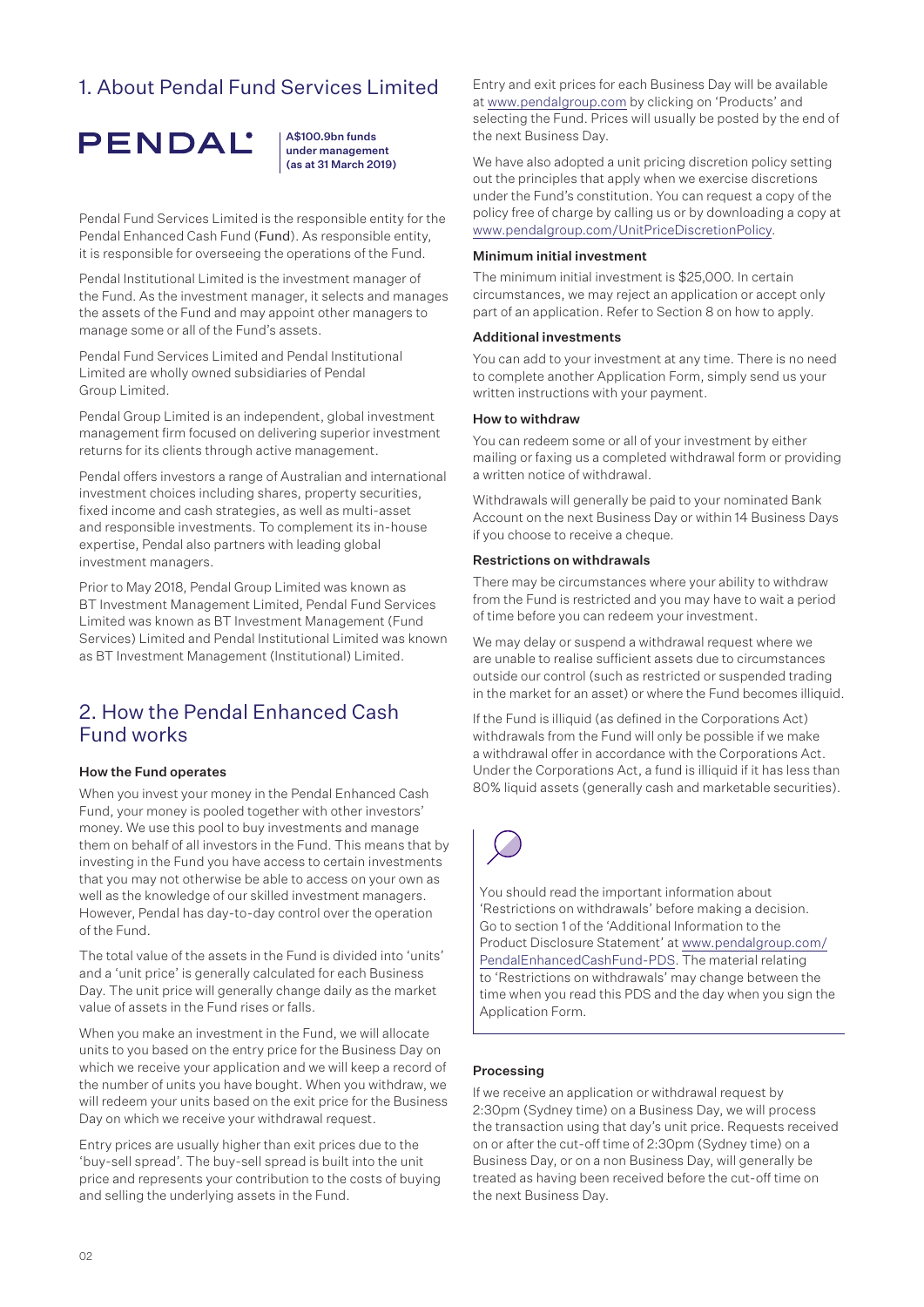If we receive an invalid or incomplete application or withdrawal request, the transaction request will be processed using the unit price applying on the day that we receive the correct documentation. The above rules about cut-off times apply.

### Distributions

The Fund generally pays distributions on a quarterly basis, with the final distribution paid at the end of June each year. In some circumstances, we may also pay distributions at other times where we consider it appropriate.

Distributions you receive are generally assessable income and can be made up of both income and net realised capital gains. Distributions are generally calculated based on the Fund's net income at the end of the distribution period divided by the number of units on issue. In certain circumstances, some income and/or net realised capital gains may be held back until the final distribution at the end of June to allow for market volatility.

You can choose to have your distributions automatically reinvested into additional units in the Fund or paid directly into your nominated Bank Account. There is no buy-sell spread on distributions that are reinvested. Reinvestment of distributions will normally be effective the first day following the end of the distribution period. Distribution payments to your nominated Bank Account are generally made within 10 Business Days after the end of the distribution period.

### Indirect investors

We authorise the use of this PDS as disclosure to persons who wish to access the Fund indirectly through an Investor Directed Portfolio Service (IDPS), IDPS-like scheme or a nominee or custody service (collectively referred to as master trusts or wrap accounts).

Persons who invest in the Fund through a master trust or wrap account may be subject to different conditions from those referred to in this PDS particularly with regard to cut-off times for transacting, timing of distributions, processing and withdrawals as well as Fund reporting and investor notices.



You should read the important information about 'Indirect investors' before making a decision. Go to section 2 of the 'Additional Information to the Product Disclosure Statement' at [www.pendalgroup.com/](www.pendalgroup.com/PendalEnhancedCashFund-PDS) [PendalEnhancedCashFund-PDS](www.pendalgroup.com/PendalEnhancedCashFund-PDS). The material relating to 'Indirect investors' may change between the time when you read this PDS and the day when you sign the Application Form.

### 3. Benefits of investing in the Pendal Enhanced Cash Fund

### Significant features

The Pendal Enhanced Cash Fund is an actively managed portfolio of primarily Australian cash and fixed interest securities.

### Significant benefits

Investing in the Fund offers investors a range of benefits:

- access to a professionally managed portfolio of Australian cash and fixed interest securities which aims to maintain capital stability while providing regular income;
- access to Pendal's investment expertise;
- exposure to investment grade securities<sup>1</sup>;
- regular investment statements and an annual tax statement to keep you up-to-date on your investment;
- ability to keep track of your investments in the secure client area by visiting the login section at www.pendalgroup.com.

### 4. Risks of managed investment schemes

All investments carry risk. The likely investment return and the risk of losing money is different for each managed investment scheme as different strategies carry different levels of risk depending on the underlying mix of assets that make up each fund. Those assets with potentially the highest long term return (such as shares) may also have the highest risk of losing money in the shorter term.

The significant risks for the Fund are:

- Market risk: The risk that the market price of an asset will fluctuate as a result of factors such as economic conditions, government regulations, market sentiment, local and international political events and environmental and technological issues. Market risk may have different impacts on each type of asset, investment style and investor.
- Security specific risk: The risk associated with an individual asset. The value of fixed interest securities can be affected by specific events such as changes in the perceived or actual creditworthiness of a particular issuer.
- Interest rate risk: The risk that the investment value or future returns of an asset may be adversely impacted by changes in interest rates. Interest rates may directly or indirectly affect a company's cost of borrowings as well as the value of fixed interest securities.
- Credit risk: The risk of an issuing entity defaulting on its obligation to pay interest and principal when due. It arises primarily from investments in fixed interest securities and from certain derivatives.

<sup>1</sup> Investment grade securities refer to securities that are expected to have a high probability of payment of interest and repayment of principal.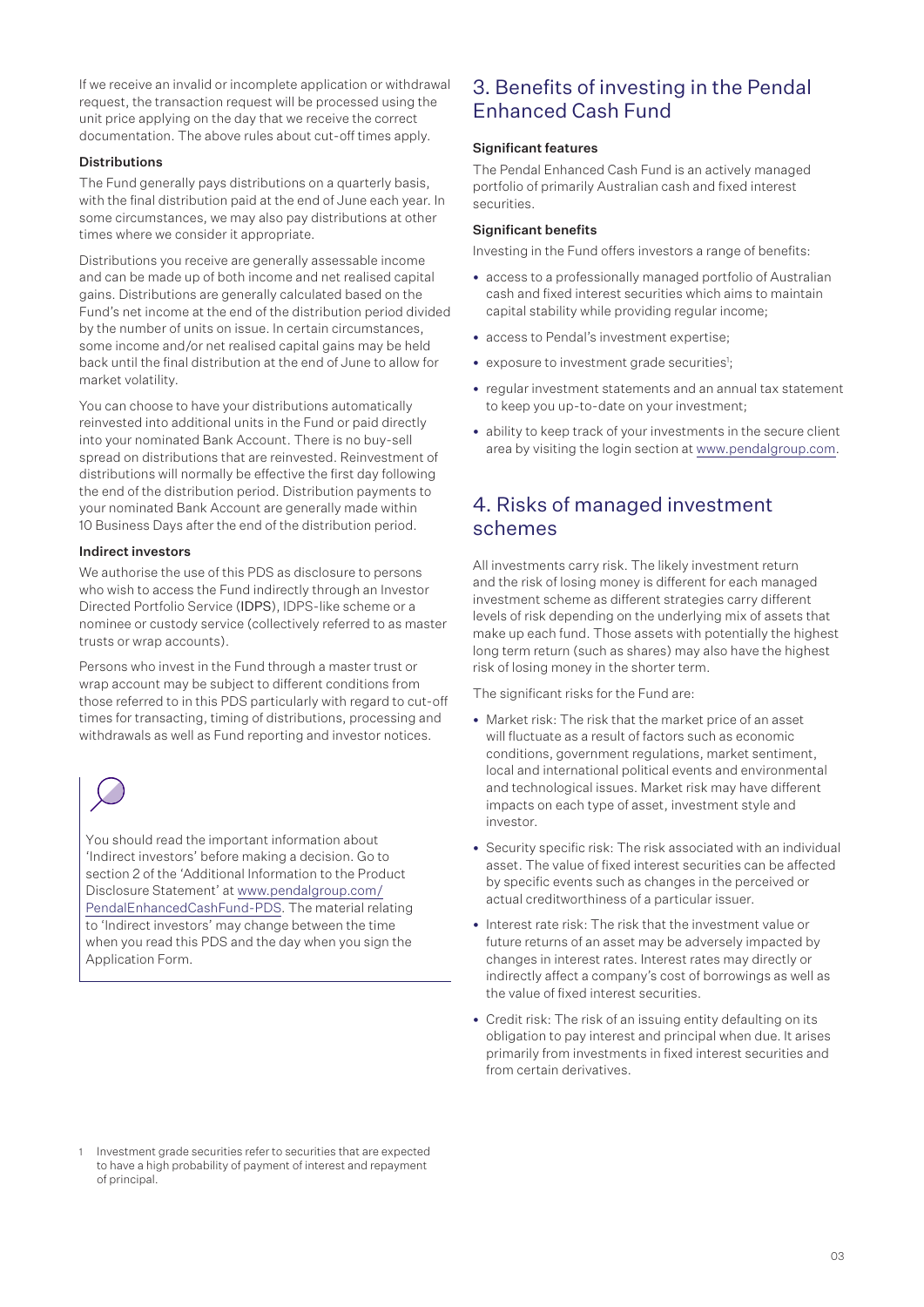- Liquidity risk: The risk that an investment may not be easily converted into cash with little or no loss of capital and minimum delay. Fixed interest securities may have limited or no liquidity where there has been a default by the issuer, or deterioration in the creditworthiness or credit rating of a particular issuer or market. Liquidity risk may also extend to swap transactions, structured securities or derivative contracts which provide exposure to some types of assets or markets. This means that it may not be possible to sell these investments or to do so in sufficient time to pay withdrawals. If this occurs, withdrawals may be suspended for the protection of all investors even if other assets can be readily sold.
- Valuation risk: Where investments of the Fund are not traded in an active or liquid market these investments may be valued by reference to observable market data, market prices for comparable assets or using other valuation techniques. These prices may not reflect the value at which these investments can be immediately realised, which may be lower than the value reflected in the unit price of the Fund.

Risk can be managed but it cannot be completely eliminated. It is important to understand that:

- the value of your investment will go up and down;
- investment returns will vary and future returns may be different from past returns;
- returns are not guaranteed and there is always the chance that you may lose money on any investment you make; and
- laws affecting your investment in a managed investment scheme may change over time.

The appropriate level of risk for you will depend on your age, investment time frame, where other parts of your wealth are invested and how comfortable you are with the possibility of losing some of your money in some years.

### 5. How we invest your money

| <b>Pendal Enhanced Cash Fund</b>                          |                                                                                                                                                                                                                                                                                                                                                                                                                                                                                                                                                                                                                                                                                                                                                                                               |  |
|-----------------------------------------------------------|-----------------------------------------------------------------------------------------------------------------------------------------------------------------------------------------------------------------------------------------------------------------------------------------------------------------------------------------------------------------------------------------------------------------------------------------------------------------------------------------------------------------------------------------------------------------------------------------------------------------------------------------------------------------------------------------------------------------------------------------------------------------------------------------------|--|
| Investment Return Objective                               | The Fund aims to provide a return (before fees, costs and taxes) that exceeds the<br>Bloomberg AusBond Bank Bill Index.                                                                                                                                                                                                                                                                                                                                                                                                                                                                                                                                                                                                                                                                       |  |
| Minimum Suggested Time<br>Frame for Holding Investment    | 12 months                                                                                                                                                                                                                                                                                                                                                                                                                                                                                                                                                                                                                                                                                                                                                                                     |  |
| Asset Classes and Asset Allocation<br>Ranges <sup>2</sup> | • Cash and fixed interest securities<br>100%                                                                                                                                                                                                                                                                                                                                                                                                                                                                                                                                                                                                                                                                                                                                                  |  |
| <b>Benchmark</b>                                          | Bloomberg AusBond Bank Bill Index                                                                                                                                                                                                                                                                                                                                                                                                                                                                                                                                                                                                                                                                                                                                                             |  |
|                                                           | Bloomberg Finance L.P. and its affiliates (collectively, Bloomberg:) do not approve<br>or endorse this material and disclaim all liability for any loss or damage of any kind<br>arising out of the use of all or any part of this material.                                                                                                                                                                                                                                                                                                                                                                                                                                                                                                                                                  |  |
| Description of Fund                                       | This Fund is designed for investors who want capital stability, regular income and low<br>variability of returns. The Fund invests in a combination of short-term money market<br>instruments and medium-term floating and fixed rate securities. These may include<br>direct or indirect holdings of government, bank, corporate, asset backed and other<br>securities. The Fund aims to maintain capital stability through limited exposure to<br>interest rate movements and prudent credit management. The Fund invests in short-<br>term and medium-term securities that are investment grade <sup>3</sup> . The Fund may also use<br>derivatives.                                                                                                                                       |  |
|                                                           | Pendal's investment process for cash and fixed interest securities aims to add value<br>through multiple strategies and investment research. Pendal seeks to exploit market<br>inefficiencies through the shape of the money market curve and credit management.<br>Our investment approach for credit management seeks to identify opportunities on a<br>sector, issuer and security basis by incorporating top-down and bottom-up research.<br>Top-down research includes analysis of economic and market data, along with macro<br>credit fundamentals such as company earnings, balance sheet health, default rates and<br>equity volatility. The bottom-up research includes analysis of earnings and cashflow<br>volatility, balance sheet, business diversity, industry and valuation. |  |
|                                                           | Derivatives may be used to reduce risk and can act as a hedge against adverse<br>movements in a particular market and/or in the underlying assets. Derivatives can also<br>be used to gain exposure to assets and markets.                                                                                                                                                                                                                                                                                                                                                                                                                                                                                                                                                                    |  |
|                                                           |                                                                                                                                                                                                                                                                                                                                                                                                                                                                                                                                                                                                                                                                                                                                                                                               |  |

You should consider the likely investment return, risk and your investment time frame when choosing to invest into the Fund.

2 The reference to the Fund investing in an asset class includes all types of investments which give exposure to that asset, directly or indirectly, including through derivatives and investment in other funds which invest primarily in that asset class, and through any type of investment which would ordinarily be understood in financial markets to be included in that asset class. It does not

preclude investment in other types of assets where we consider it appropriate to do so in the interests of investors.

3 Investment grade securities refer to securities that are expected to have a high probability of payment of interest and repayment of principal.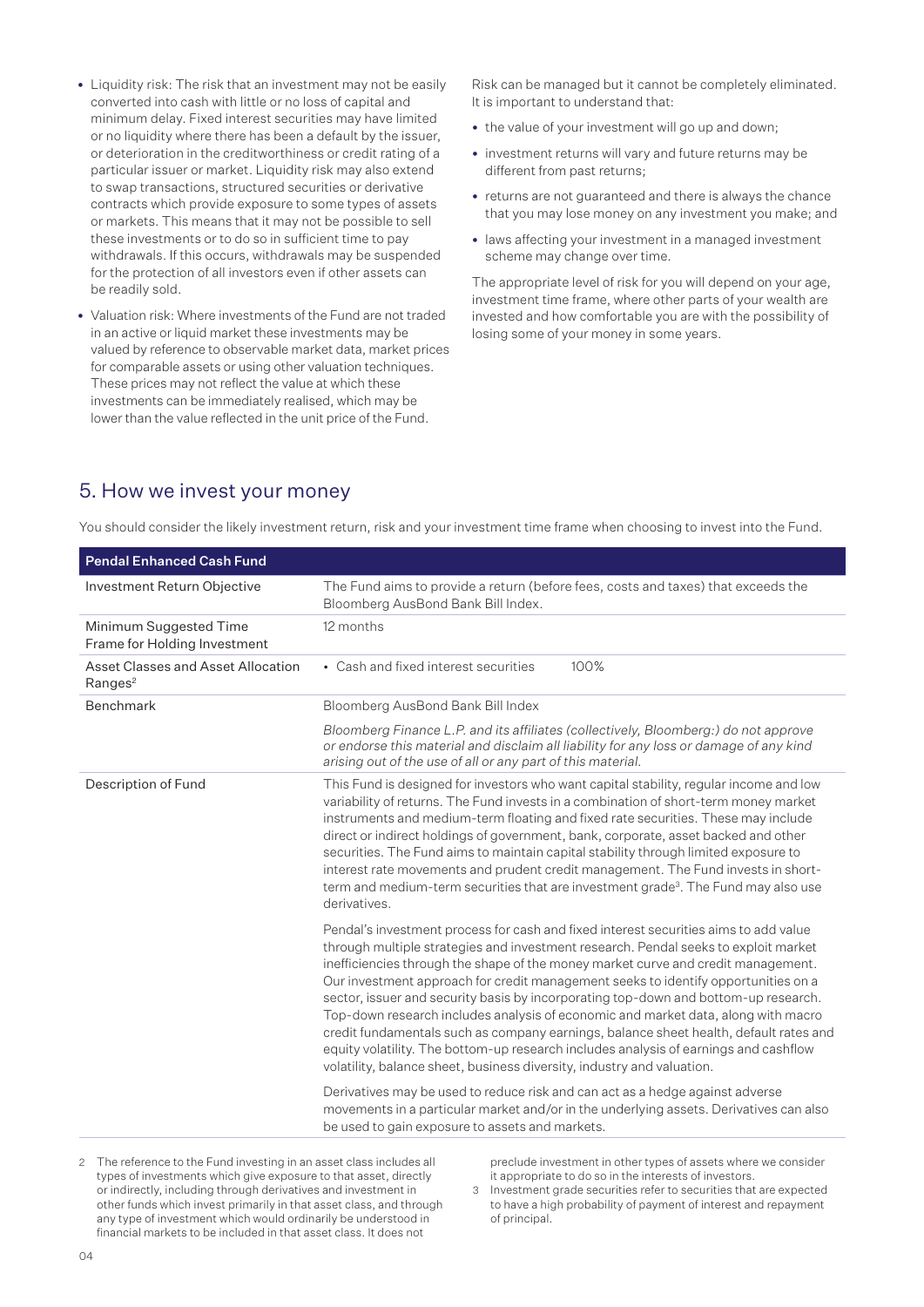| Risk Level <sup>4</sup>                                     | Low<br>Low risk of losing money in any year. Likely to produce modest returns over all time<br>frames.                                                                                                                                                                                                                                                                                                                                               |
|-------------------------------------------------------------|------------------------------------------------------------------------------------------------------------------------------------------------------------------------------------------------------------------------------------------------------------------------------------------------------------------------------------------------------------------------------------------------------------------------------------------------------|
| <b>Fund Performance</b>                                     | For up-to-date information on the performance of the Fund, including performance<br>history, please visit www.pendalgroup.com, click on 'Products' and select the Fund.                                                                                                                                                                                                                                                                              |
| Labour, Environmental, Social<br>and Ethical Considerations | Pendal incorporates an assessment of environmental, social (including labour<br>standards), corporate governance (ESG) and ethical factors in our investment process<br>where those considerations are deemed material to the financial performance of an<br>investment.                                                                                                                                                                             |
|                                                             | We do not have a predetermined view on ESG factors. Instead we consider these<br>factors to the extent they are relevant to the economic or financial performance of<br>the investment. Our investment analysis may include ESG factors such as board<br>composition and skills, workplace health and safety, diversity and inclusion,<br>stakeholder relations, exposure to environmental factors, regulatory risk, ethical<br>conduct and culture. |
| <b>Changes to Fund Details</b>                              | We have the right to close or terminate the Fund and change the Fund's investment<br>return objective (including benchmark), asset classes and asset allocation ranges and<br>currency strategy (if any), without prior notice in some cases. We will inform investors<br>of any material change to the Fund's details in their next regular communication or as<br>otherwise required by law.                                                       |

<sup>4</sup> The risk level is not a complete assessment of all forms of investment risks, for instance it does not detail what the size of a negative return could be or the potential for a positive return to be less than the return an investor may require to meet their objectives.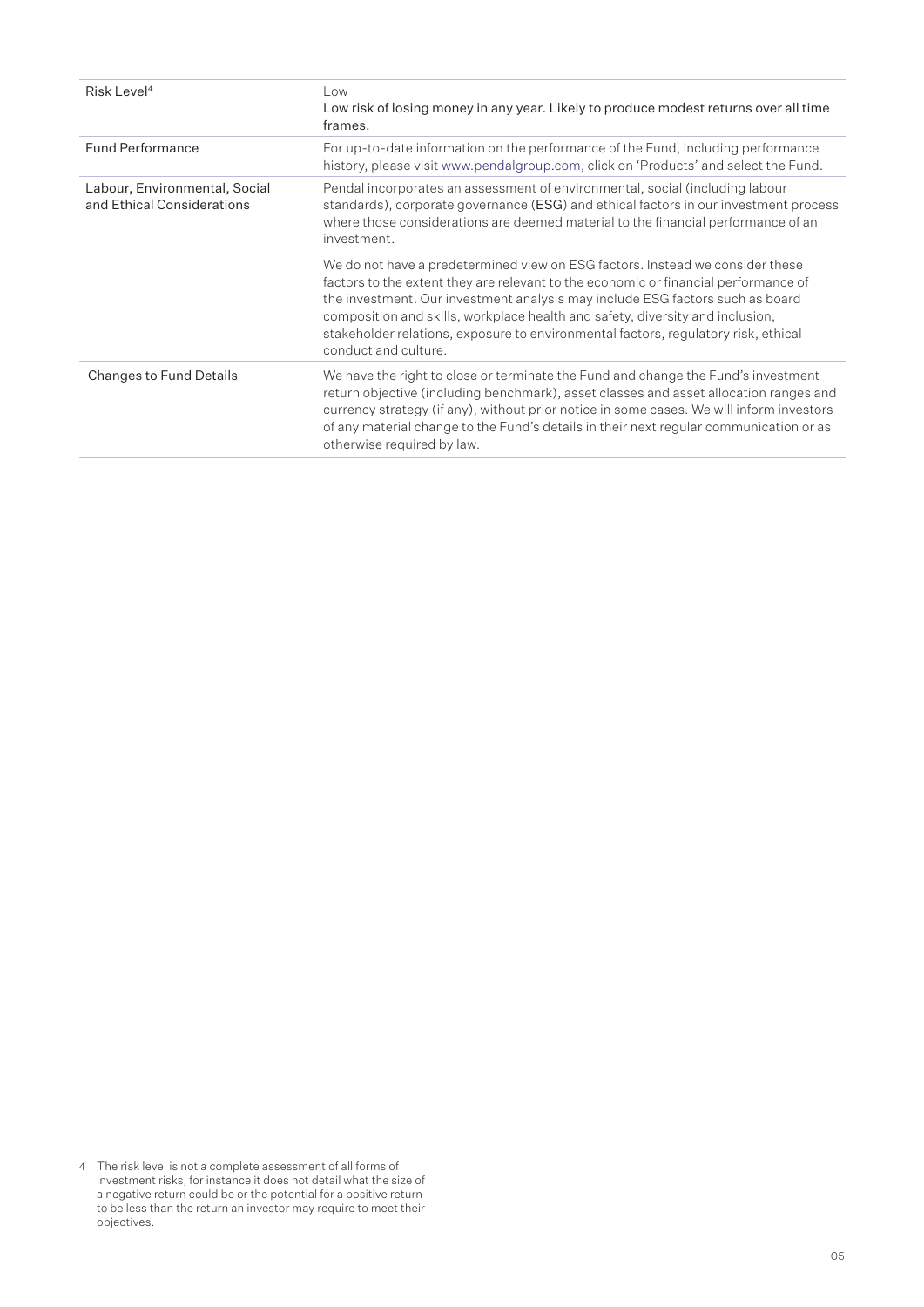### 6. Fees and costs

### DID YOU KNOW?

Small differences in both investment performance and fees and costs can have a substantial impact on your long term returns. For example, total annual fees and costs of 2% of your account balance rather than 1% could reduce your final return by up to 20% over a 30-year period (for example, reduce it from \$100,000 to \$80,000).

You should consider whether features such as superior investment performance or the provision of better member services justify higher fees and costs.

You may be able to negotiate to pay lower contribution fees and management costs where applicable. Ask the fund or your financial adviser.

### TO FIND OUT MORE

If you would like to find out more, or see the impact of the fees based on your own circumstances, the Australian Securities and Investments Commission (ASIC) website (www.moneysmart.gov.au) has a managed funds fee calculator to help you check out different fee options.

This section shows fees and other costs that you may be charged for the Fund. The fees and costs may be deducted from your money, from the returns on your investment or from the assets of the Fund as a whole.

Taxes are set out in another part of this document.

You should read all of the information about fees and costs because it is important to understand their impact on your investment. You can also use this information to compare the fees and costs with those of other investment funds.

| Type of Fee or Costs <sup>5</sup>                                         | <b>Amount</b>                                                                     |            |
|---------------------------------------------------------------------------|-----------------------------------------------------------------------------------|------------|
| Fees when your money moves in or out of the Fund                          |                                                                                   |            |
| Establishment fee<br>The fee to open your investment                      | Nil                                                                               |            |
| Contribution fee<br>The fee on each amount contributed to your investment | Nil                                                                               |            |
| Withdrawal fee<br>The fee on each amount you take out of your investment  | Nil                                                                               |            |
| Exit fee<br>The fee to close your investment                              | Nil                                                                               |            |
| <b>Management costs</b>                                                   |                                                                                   |            |
| The fees and costs for managing your investment                           | At the date of this PDS, management costs consist<br>of the following components: |            |
|                                                                           | Issuer fee                                                                        | $0.25%$ pa |
|                                                                           | Estimated expense recoveries <sup>6</sup>                                         | Nil        |
|                                                                           | Estimated indirect costs <sup>7</sup>                                             | Nil        |
|                                                                           | Estimated total management costs <sup>8</sup>                                     | $0.25%$ pa |

### Example of annual fees and costs for the Fund

This table gives an example of how the fees and costs for the Fund can affect your investment over a one-year period. You should use this table to compare this product with other managed investment products.

### Example – Balance of \$50,000 with a contribution of \$5,000 during the year<sup>9</sup>

| Contribution fees        | Nil                                                                | For every additional \$5,000 you invest you will not be<br>charged any contribution fee.                                                                                                                                                                |
|--------------------------|--------------------------------------------------------------------|---------------------------------------------------------------------------------------------------------------------------------------------------------------------------------------------------------------------------------------------------------|
| Plus<br>Management costs | Estimated total management costs<br>$$50,000 \times 0.25\% = $125$ | And, for every \$50,000 you have in the Fund, you will<br>be charged \$125 each year.                                                                                                                                                                   |
| Equals<br>Cost of Fund   |                                                                    | If you had an investment of \$50,000 at the beginning<br>of the year and you invest an additional \$5,000 during<br>that year, you would be charged fees and incur costs of:<br>$$125^{10}$<br>What it costs you will depend on the fees you negotiate. |
|                          |                                                                    |                                                                                                                                                                                                                                                         |

5 Fees in this PDS can be individually negotiated if you are a wholesale client under the Corporations Act.

6 At the date of this PDS, we pay recoverable expenses (if any, excluding any GST payable on our fees) out of our issuer fee. However, if we decide to deduct expenses in addition to the issuer fee in the future, we will give you 30 days' written notice.

7 This is an estimate of the Fund's indirect costs for the financial year ending June 2018. Refer to 'Additional explanation of fees and costs' for more information.

8 The actual total management costs may vary from this estimate.

This example assumes the \$5,000 contribution occurs at the end of the first year, therefore management costs are calculated using the \$50,000 balance only.

10 Additional fees may apply. Please note that this example does not capture all the fees and costs that may apply to you such as the buy-sell spread.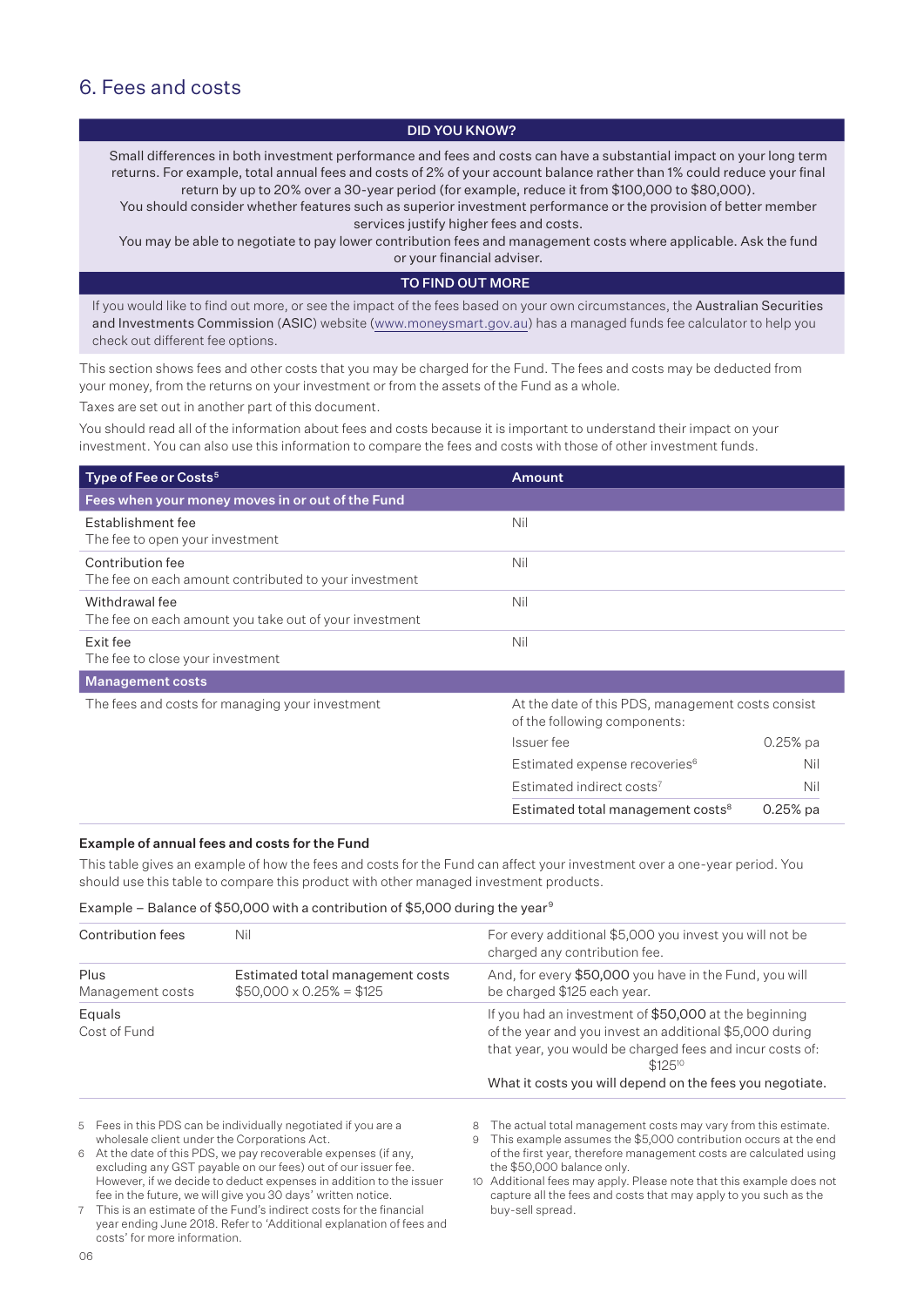### **Additional explanation of fees and costs**

### Management costs

Management costs are made up of the issuer fee and any expense recoveries and indirect costs.

### Issuer fee

The issuer fee is the fee we charge for overseeing the operations of the Fund and managing the assets of the Fund. If we increase the issuer fee, we will give you 30 days' written notice.

### Expense recoveries

We are also entitled to be reimbursed for expenses we incur in the proper performance of our duties and in connection with the day-to-day operation of the Fund. At the date of this PDS, we pay these recoverable expenses (excluding any GST payable on our fees) out of our issuer fee. However, if we decide to deduct expenses in addition to the issuer fee in the future, we will give you 30 days' written notice.

### Indirect costs

Indirect costs are certain costs which we reasonably estimate have reduced, directly or indirectly, the Fund's return. Indirect costs may include underlying investment manager fees and costs and certain derivative costs. If any indirect costs are incurred, these are reflected in the unit price of the Fund and are not charged to you as a fee or retained by us.

The indirect costs estimate in the fees and costs table is based on information available to us as at the date of this PDS and represents the indirect costs for the last financial year. This information may change from year to year and prior notice will not ordinarily be provided unless there is a material increase. For the latest indirect costs, please visit www.pendalgroup.com, click on 'Products', and refer to the 'Fees and Costs' document under 'Important Information'.

### Transactional and operational costs

Transactional and operational costs such as brokerage, bidoffer spreads on securities traded, settlement costs, clearing costs and government charges may be incurred by the Fund as a result of changes in the Fund's investment portfolio either in relation to implementing the Fund's investment strategy or investors entering or exiting the Fund.

### Buy-sell spread

The buy-sell spread is an additional cost to you and is generally incurred whenever you invest in the Fund. The buy-sell spread is retained by the Fund (it is not a fee paid to us) and represents a contribution to the transaction costs incurred by the Fund such as brokerage and stamp duty, when the Fund is purchasing and selling assets. There is no buy-sell spread on distributions that are reinvested.

The current buy-sell spread is 0.06% of the amount that you invest, represented as the difference between the entry and exit price. For example, if you invested \$50,000 in the Fund the cost of your buy-sell spread would be \$30.

We may vary the buy-sell spread from time to time and prior notice will not ordinarily be provided unless there is a material increase. For current buy-sell spread information, visit www.pendalgroup.com, click on 'Products' and select the Fund.

### Other fees and costs

These may include additional fees and costs that apply to investors accessing the Fund through a master trust or wrap account.

We may make payments to master trusts or wrap account operators out of the fees we receive. Government fees, duties and bank charges may also apply to investments and withdrawals.



You should read the important information about 'Additional information about fees and costs' before making a decision. Go to section 3 of the 'Additional Information to the Product Disclosure Statement' at [www.pendalgroup.com/](www.pendalgroup.com/PendalEnhancedCashFund-PDS) [PendalEnhancedCashFund-PDS](www.pendalgroup.com/PendalEnhancedCashFund-PDS). The material relating to 'Additional information about fees and costs' may change between the time when you read this PDS and the day when you sign the Application Form.

### 7. How managed investment schemes are taxed

Investing in a managed investment scheme is likely to have tax consequences. Managed investment schemes generally do not pay the tax liability on behalf of investors. However, we may be required to withhold tax from each distribution at the relevant withholding tax rates under certain circumstances. As an investor, you will generally be subject to tax on your share of any taxable income and net realised capital gains generated by the Fund.

Because the Australian taxation system is complex and different investors have different circumstances, you should seek professional tax advice before investing in the Fund.



You should read the important information about 'How managed investment schemes are taxed' before making a decision. Go to section 4 of the 'Additional Information to the Product Disclosure Statement' at [www.pendalgroup.](www.pendalgroup.com/PendalEnhancedCashFund-PDS) [com/PendalEnhancedCashFund-PDS](www.pendalgroup.com/PendalEnhancedCashFund-PDS). You should be aware that taxation laws and the information provided may change between the issue date of this PDS and the date on which you apply for units in the Fund.